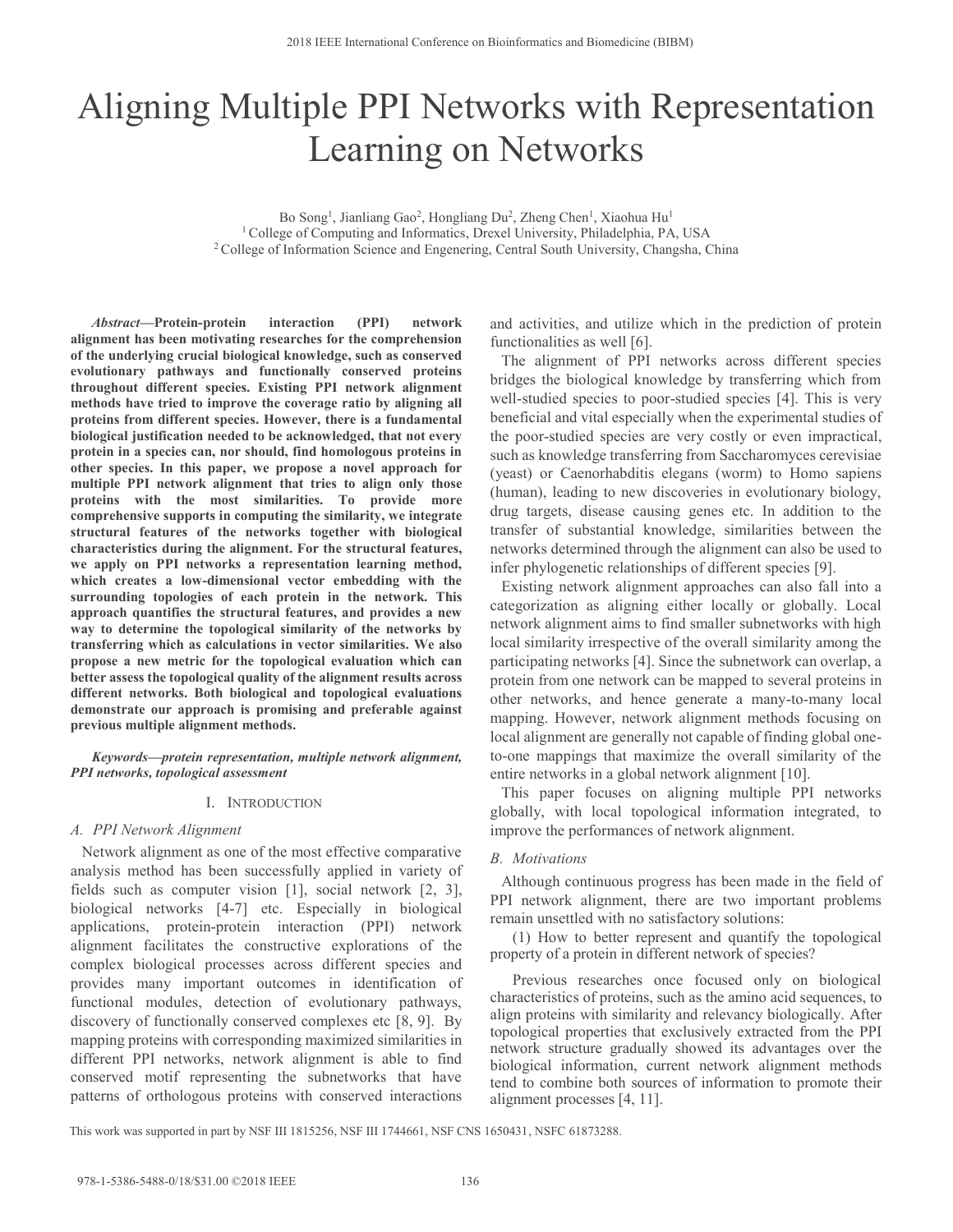However, the metric used to capture the structural topology of a network and its proteins varies, an always focus on single attribute of edge or node, such as degree, centrality, eccentricity, betweenness etc. Alignment results may be optimized or not by one of these topological extractions than the others, according to various situations. In this paper, we propose to describe the characteristic of a node from multiple topological perspectives and apply node embedding method to generate low-dimensional vectors in representing the proteins together with their connectivity patterns. The topological properties of one protein are preserved to the great extent from its network, and which is also in the preferable quantified format of vector for further computation.

(2) How many proteins should be aligned towards a better alignment?

While no consensus exists on which evaluation measures should be used for different situation, consistency and coverage are the two most considered in evaluating the quality of network alignment results. Functional consistency is determined as measuring the common biological functionality shared by aligned proteins. Coverage on the other hand, serves as the topological measure in inspecting the total amount of proteins being aligned across networks by an alignment method.

The pursue of aligning more proteins in order to increase the overall coverage is unfortunately the most concern for many network alignment methods. Besides achieving high consistency, the topological measure for the quality of alignment should not simply focuses on the coverage for improvement. It is rooted on an intuitive reason: not all proteins from different networks should be attempted to get aligned, which is precisely due to they are different species, and quite many proteins are supposed not to be homologous. To break the conventional limitation, we propose a partial alignment approach that only aligns those proteins with the most similarity across species while achieving balanced high consistency at the same time.

## *C. Contributions*

In this paper, we propose a new approach to align multiple PPI networks. The main contributions are as follows:

- To improve the description of topological properties during the alignment, we propose to adopt representation learning method to embed protein node as vector while capturing enriched structural features such as triangle motifs. The topological similarity can consequently be quantified and transferred directly as similarity of vectors for computation.
- We propose a partial alignment approach which focus on only mapping proteins with the most similarities and those supposed to be aligned, instead of aiming at increasing overall coverage by attempting to align all the proteins.
- A more comprehensive topological evaluation called mean neighbor similarity (MNS) is introduced. It measures topological quality of alignment result in replacing the conventional measure of overall coverage.

# II. RELATED WORKS

The general idea behind PPI network alignment is to obtain the similarities between proteins through the mapping of different networks and determine among them the alignment with the highest score of similarity. To decide protein similarity, many current network alignment algorithms adopt a node cost function that combines together the biological information and structural information [10]. For network structural properties, representation learning is a recent popular and more comprehensive approach in reflecting the topology than conventional parameters such as degree. In this section, we review the related researches in PPI network alignment and representation learning.

# *A. Alignmet of PPI Networks*

Previous network alignment methods could fall in either or combined categories of local or global, pairwise or multiple [4, 6, 10, 12], and each of them has its own features in attempting to achieve an optimal alignment result.

For pairwise PPI networks, IsoRank is one of the most classic and referred alignment method in the field. It is a typical pairwise global alignment algorithm for biological networks [12]. The idea of PageRank algorithm is used for reference in computing the similarity of protein pairs according to their neighboring topology. Intuitively, if neighbors of two nodes from different networks are similar, the two nodes are also considered as similar. Based upon which, IsoRank assigns pairwise functional similarity scores for node pairs and screens out the candidate pairs to construct similarity matrix for the search of global alignment results with greedy strategy. MAGNA is another method recently proposed for pairwise and global network alignment. It relies on genetic algorithm in choosing alignment results with high scores according to an objective function that combines topological and biological factors [4].

More recent research interests shift to the alignment on multiple networks, such as IsoRankN, SMETANA, NetCoffee, and BEAMS. Extended from IsoRank, IsoRankN [12] applies spectral clustering on multiple networks, which improves the global network alignment and produces aligned clusters as the result. Each of the clusters could consist of multiple proteins from a same network. SMETANA [13] tries to effectively find among large networks the maximum global alignment. It aligns multiple networks in two stages. It first applies a semi-Markov random walk model with its cost function in order to calculate similarities between nodes, which serves as a probabilistic index; Then, a greedy approach is used in producing alignment results with the maximum expected accuracy. NetCoffee is another global multiple aligner proposed recently that combines sequence and topological similarity together in its scoring function [6]. It is the first multiple network aligner that weights score of protein pairs according to not only pairwise sequence similarity, but also a triplet extension across multiple networks. This topological approach is similar to the multiple sequence aligner T-Coffee. Alken et al., proposed a heuristic approach based on the strategy of backbone extraction and merge in the alignment algorithm of BEAMS [14] to globally align multiple PPI networks. They break down the alignment process into two phases. In the first phase, a partite node similarity graph is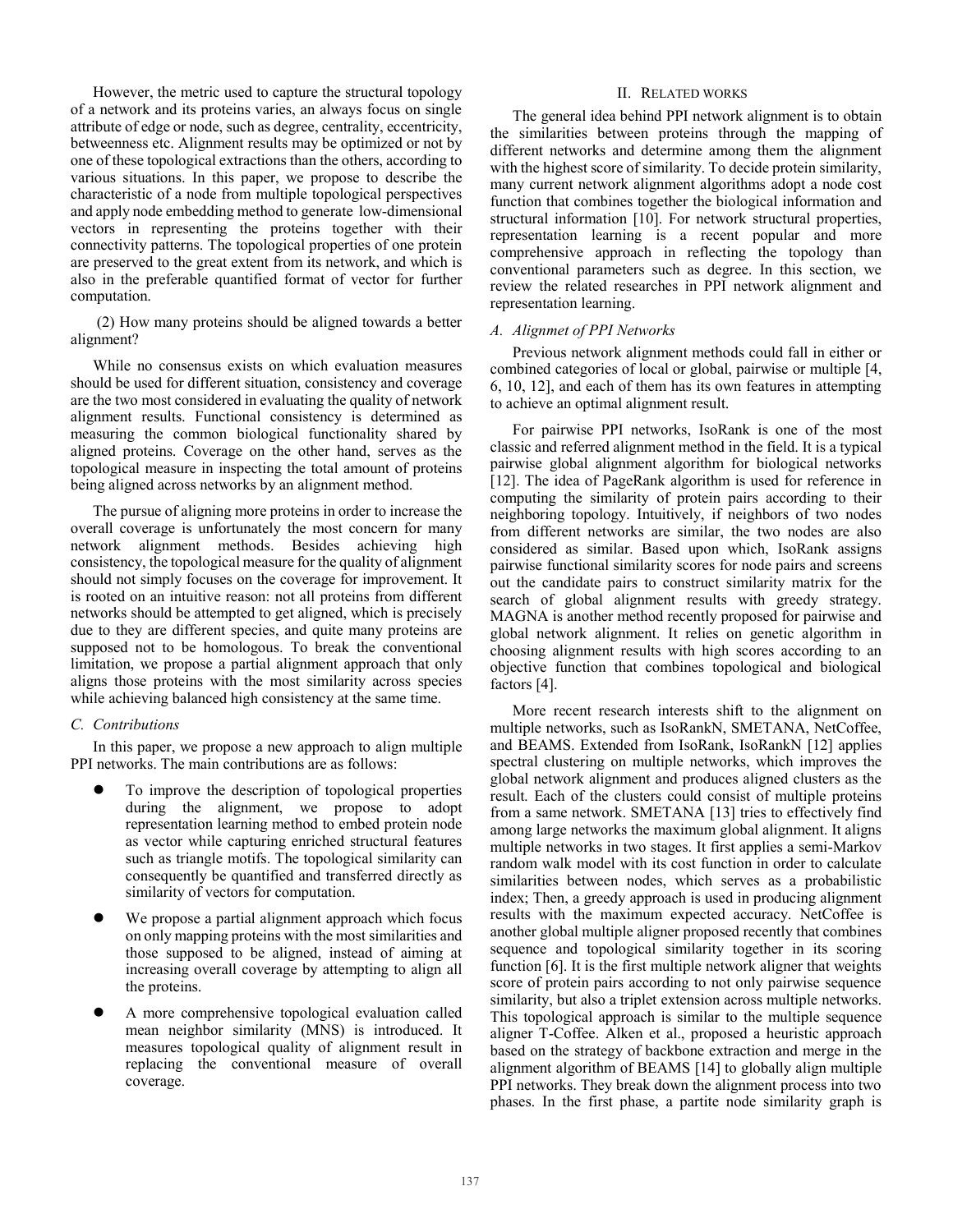constructed from the given networks to determine backbones by identifying a set of disjoint cliques that maximizes the number of conserved edges between each pair of cliques. Once all the backbones are determined, the cliques are repeatedly merged during the second phase of backbone merging to form aligned node clusters until the alignment score reaches to its maximum.

#### *B. Representation Learning*

Current literatures of node embedding technique mainly define the nodes similarity in terms of proximity or neighborhood structure. Representation learning is the approach works by making similar nodes have more similar embedding.

Deepwalk [15] is one of the representation learning algorithms inspired by the word2vec algorithm from language modeling. It aims at learning adaptable social representations for the nodes in a network and generates sequences from a stream of truncated random walks on the network, which effectively maps local features into a lower dimensional embedding. Deepwalk has drawn many interests in the machine learning community as it conveyed the idea of representation learning from word2vec to the realm of networks, spurring extended and fruitful discussions. In order to capture the diverse patterns of connectivity observed in networks, node2vec [16] is proposed as an algorithmic framework to learn for nodes the representation of continuous features. It generates node mapping in a low-dimensional space that maximizes the likelihood of preserving neighborhood features of nodes. Node2vec defines a flexible notion of network neighborhoods and designs a biased random walk procedure that can explores neighborhoods diversity efficiently. Struc2vec [17] is another rising representation learning framework with great novelty and flexibility, which learns latent representations of nodes for their structural identities with a hierarchy measures of nodes at different scales for similarity. It constructs a multilayer graph to encode topological similarities and generate structural context for the nodes in the network.

Recent advances in representation learning promote the node embedding which is very promising and could be used in many downstream tasks (e.g., link prediction), but typically has not been extended beyond a single network, especially for multiple biological networks.

# III. METHODS AND ALGORITHMS

To achieve optimal alignment result with enhanced supports, we establish a scoring function that could reflect comprehensive information from both functional and structural aspect of the participating species and their networks. Biological characteristics and topological features are well quantified and integrated in our similarity scoring function to guide the aligning process. All match connections with high scores between proteins across networks form a candidate pool for a heuristic searching procedure to be later conducted and generate the final optimized alignment result which only consists of proportional proteins with the most overall similarities.

If we can quantify and denote the biological similarity between two proteins u and v as  $B(u, v)$ , and the topological similarity of which as  $T(u, v)$ . Then our scoring function integrating both features can be formulated as following:

$$
S(u, v) = \alpha * T(u, v) + (1 - \alpha) * B(u, v)
$$
 (1)

where  $\alpha$  is a controllable parameter to weight and balance the contribution of  $T(u, v)$  and  $B(u, v)$  towards the overall similarity score  $S(u, v)$ .

# *A. Protein Node to Vector*

Proteins with similar structural patterns of interactions are often conserved across species and have similar functions [18]. Conventional approaches describe the structural features of proteins mainly with metrics of topology such as degree. We apply in this paper an alternative approach to represent proteins in the PPI network as a vector, utilizing more comprehensive structural features. As struc2vec builds its algorithm based on an intuitive assumption that two proteins should be deemed structurally similar if their neighbors also share same degrees, we propose to consider more protein structure pattern that is specifically meaningful in PPI networks. The over-represented triangle motifs (fully connected 3-node subgraph) often act as basic building block and essential functional units of biological processes [19].

Denote  $G = (V, E)$  as a considered PPI network with node set  $V$  and edge set  $E$ . We compute in the first step a hierarchic variance  $H$  as follows:

$$
H_k(u, v) = d(t(U_k), t(V_k)) + d(s(U_k), s(V_k)) + H_{k-1}(u, v)
$$
 (2)

where  $U_k(\cdot)$  or  $V_k(\cdot)$  denotes a node set at k hop away from u or  $v$  in  $G, S(·)$  denotes the ordered sequence of degree of a node set.  $t(\cdot)$  denotes the sequence of number of triangle motif composed with node set k-1 hop away. The function  $d(·)$ measures the distance between two sequences. The design of this hierarchy is able to capture structural characteristic of node with both neighbor degrees chain and motif features for every two nodes.

In second step, a weighted k-layer complete graph is constructed for a biased random walk to generate context sequences for each node. The weight on the edge of two nodes in the k<sup>th</sup> layer is assigned as its normalized hierarchic variance on the total variances of that layer:

$$
e_k(u,v) = \frac{H_k(u,v)}{\sum_{v \in V, v \neq u} H_k(u,v)}
$$
(3)

The weights on the connection of a node  $u$  to its upper and lower layers are assigned  $c_{k+1}(u)$  and  $c_{k-1}(u)$  separately by:

$$
c_{k+1}(u) = \frac{\log(1 + \sum_{v \in V, u \neq v} |e_k(u,v) > Q_1(e_k)|)}{1 + \log(1 + \sum_{v \in V, u \neq v} |e_k(u,v) > Q_1(e_k)|)}
$$
\n(4)

$$
c_{k-1}(u) = 1 - c_{k+1}(u) \tag{5}
$$

where  $Q_1(e_k)$  is the lower quartile of all edge weights of the complete graph in the  $k<sup>th</sup>$  layer. Then the biased random walk similar to node2vec is applied on the k-layer graph instead of one, with the in-layer moving probability as  $e_k(u, v)$  and crosslayer moving probability as  $c_{k+1}(u)$  and  $c_{k-1}(u)$ , to create neighbors in sequences as its context.

 Once the context sequences are generated, we apply word2vec model to effectively learn from the sequences a node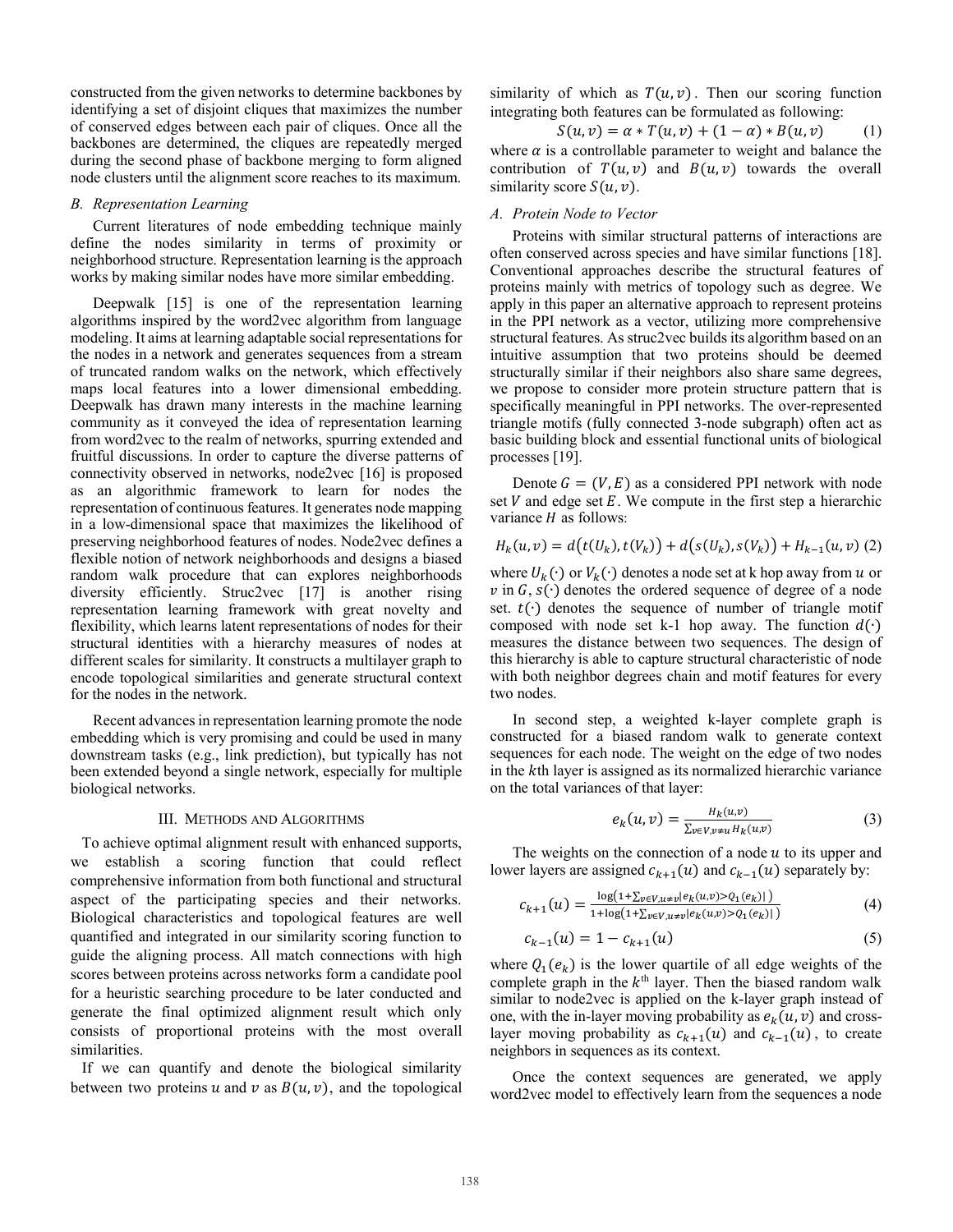embedding and get the latent representations as a lowdimensional vector for each of the protein nodes. With the structural property quantified in vector, topological similarity  $T(u, v)$  can be readily transformed by calculating vector similarity with various choice of coefficient such as cosine measure.

#### *B. Protein Sequence to Index*

Besides structural features of interactions in a network, protein has its biological identity, such as the amino acid sequences, that can be used to assess its homology relationships with others. High similarity between protein sequences indicate greater likelihood of them having similar molecular functions [8].

We take biological similarity into consideration to support and complement our scoring function in guiding the alignment process to a more compelling result. We determine the biological similarity  $B(u, v)$  between proteins as our previous works [20] by comparing their biological significance of homology, which is quantified as a statistical index called Expect values (E-value). The all-against-all sequence comparison Protein to Protein Basic Local Alignment Search Tool (BLASTP) [21] is applied to calculate the E-value, which describes the number of hits that can be expected to get by chance in a pairwise comparison.

For a pair of proteins, the lower the E-value the more their similarity is statistical significant. We utilize such index of significance to quantify biological similarity of each protein pair  $(u, v)$ , which is to be assigned a score  $s_e$  if its E-value is within a set threshold cutoff accordingly:

$$
B(u, v) = \begin{cases} s_e, & BLASTP(u, v) \le threshold \\ 0, & otherwise. \end{cases}
$$
 (6)

#### *C. Heuristic Searching to Optimum Matchset*

Unlike previous works that attempted to align every proteins from one PPI network to others, we propose to against which by only focusing on just proportion of those proteins that are deserved to be aligned to their homologues in other species. Under this guiding principle that we deem is naturally more rational, new strategy is applied accordingly in our heuristic alignment procedure.

A candidate pool can be firstly constructed by protein pairs with high overall similarity score  $S$  determined from our integrated scoring function. Maximum weighted bipartite matching method is then applied on all pairs, which searches for a maximum number of pairs whose sum of  $S$  is as large as possible. The outcome form a candidate pool where each protein pair is aligned by a virtual link called match connection with their similarity score. The candidate pool contains less number of pairs while prior qualities of quantified similarities of the networks are well preserved. During the alignment process, matchsets will be created and updated from the candidate pool. Each matchset will contain proteins from multiple networks and all aligned together with match connections.

Instead of considering all proteins, we start the alignment by

randomly select in a source network from the participating multiple networks a percentage of proteins to create the initial matchsets, where each protein form one matchset. In each of the repeated step of the alignment procedure, a candidate match connection from the candidate pool will be randomly selected with replacement. It is attempted to be linked with the proteins in one of the existed matchsets. The effected matchset will be updated according to a merging rules, where the proteins of the match connection could either:

1) Being fully merged into an existing matchset and expand the size of the matchset, if the one or both of the proteins in the selected match connection can be found in only one of the existed matchsets;

2) Replacing one or more proteins in one or both of the matchsets and adjust the protein composition of affected matchsets accordingly, either change the matchset size or delete the matchset when no alignment hold on remaining proteins, if proteins in the selected match connection exist in different matchsets;

3) Creating a new matchset on its own and substitute for one of the existed matchsets as a whole, if whose current alignment score ranks the last;

The alignment score S(*M*) for the current alignment results consist of matchsets *M*, are calculated along with each update step. To obtain  $S(M)$ , the score of each matchset  $m$  will first be calculated with function  $h$ :

$$
h(m) = \sum_{i=1}^{N_m} S(u, v) \tag{7}
$$

where  $N_m$  is the number of match connections in that matchset. Then the alignment score function *H* for the alignment results with all the matchsets can be formulated as:

$$
H(M) = \sum_{i=1}^{N_M} h(m_i) \tag{8}
$$

where  $m_i$  is a matchset connection in the matchsets M, and  $N_M$  is the number of matchset in M.

To solve the computationally intractable (NP-hard) issue of network alignment, we apply the approach of Simulated Annealing (SA) [11] to heuristically search for an alignment result whose matchsets hold the global maximum alignment score. Match connection in the candidate pool is incrementally selected in the update procedure until the alignment result reaches to its highest possible score  $H(M)$ , which is then the best alignment of multiple networks.

# IV. EXPERIMENTS AND RESULTS

#### *A. Dataset Preparations*

To evaluate the quality of alignment results, we collected real PPI networks from five species to test our proposed alignment approach in experiments. Five eukaryotic species were included: *Homo sapiens* (human), *Mus musculus* (mouse), *Dorsophila melanogaster* (fruit fly), *Caenorhabditis elegans* (worm) and *Saccharomyces cerevisiae* (yeast). They were retrieved from public molecular interaction database IntAct [22].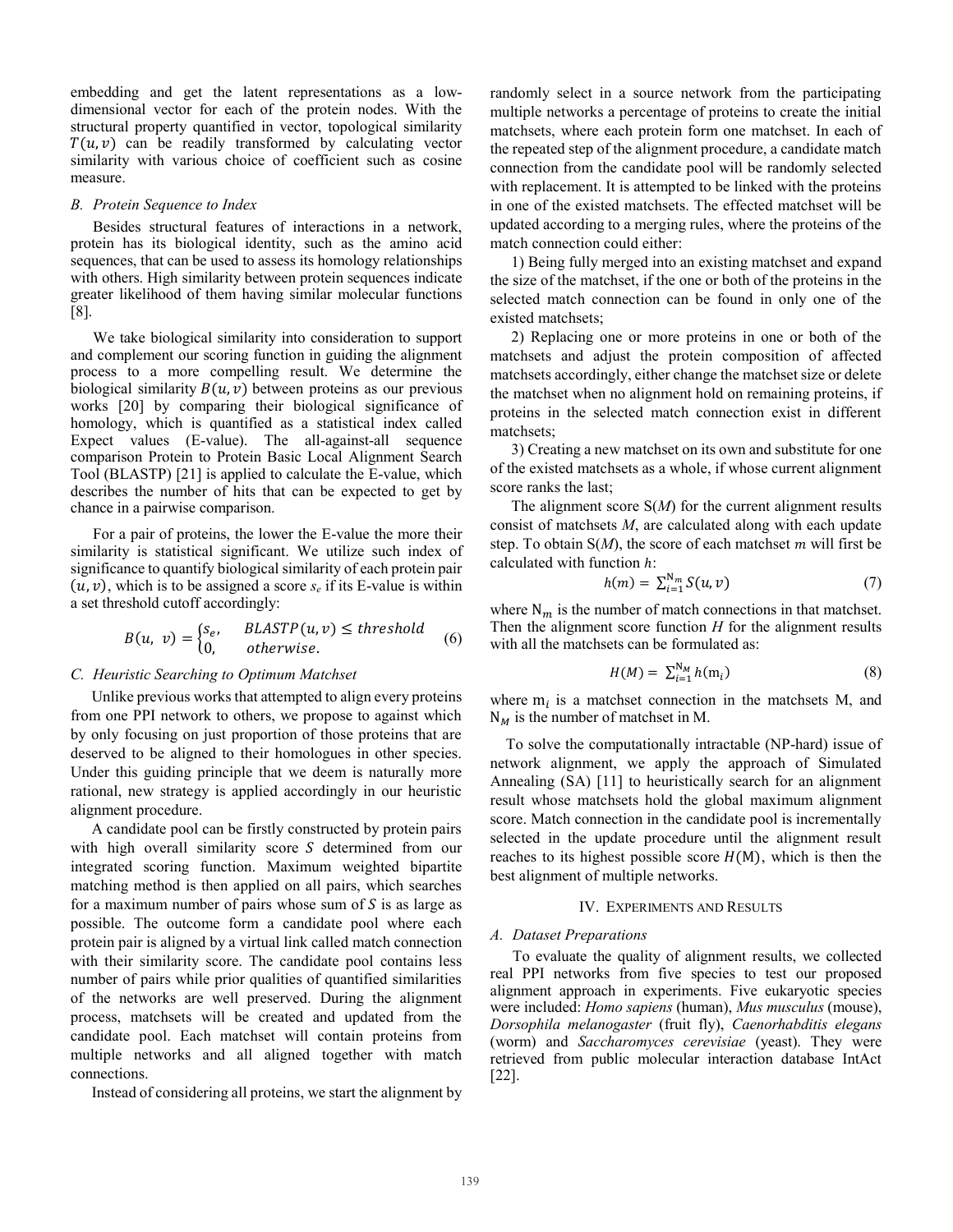After data cleaning and filtering, we eventually obtained from five species a total of 21472 proteins and 87310 interactions in constructing five PPI networks. Details about the number and interactions of proteins for each network are listed in Table I. Amino acid sequence of each protein is further retrieved from UniProtKB/Swiss-Prot database [23].

Based upon these PPI networks from various species, we applied our approach on datasets of multiple networks containing number of networks scaling from 3 to 5, to examine the robustness of our proposed method. We also compare our alignment results against those from other three widely acknowledged global multiple PPI network alignment methods from previous researches on the same datasets. The three Datasets A,B,C are composed of increasing number of PPI networks in 3, 4, and 5 respectively, and they are described in Table I with more details.

#### TABLE I. DATASETS

PROTEINS AND INTERACTIONS OF FIVE SPECIES AND THE COMPOSITION OF THREE DATASETS A,B, AND C. "√" INDICATE THE SPECIES INCLUDED IN THE ACCORDING DATASET, E.G. DATASET-A CONTAINS PPI NETWORKS FROM H.SAPIENS, M.MUSCULUS, AND D.MELANOGASTER.

| <b>Species</b>   | #Proteins | #Interactions | <b>Dataset</b> |  |  |
|------------------|-----------|---------------|----------------|--|--|
|                  |           |               |                |  |  |
| <b>H.sapiens</b> | 8828      | 37956         |                |  |  |
| M.musculus       | 1569      | 3129          |                |  |  |
| D.melanogaster   | 1547      | 3292          |                |  |  |
| C.elegans        | 784       | 1493          |                |  |  |
| S.cerevisiae     | 5744      | 41440         |                |  |  |

Besides a novel topological quality measure first proposed in this paper, we also evaluated the biological quality of alignment results under commonly applied criteria. For the purpose of biological evaluations, Gene Ontology (GO) of proteins were retrieved accordingly from Uniprot-GOA database [24].

#### *B. Experiment setups*

For the biological similarity in the score function, we calculate the E-values between proteins by BLASTP. The cutoff value was set as 1e-7 to filter all the E-values and keep only the match connections with more potential homologous in every bipartite network. The remaining match connections are all assigned a biological score of  $B(u, v)$  with their normalized Evalue.

The integrated score of each match connection are then obtained by combining both  $B(u, v)$  and  $T(u, v)$  on the customizable coefficient α, which we set as 0.5 for generality, to equally distribute the contributions from both biological and topological similarities from the participated networks. We also tested α assigned with different values and discussed the corresponding influences on the alignment results. For the alignment procedure, we set the percentage of aligning best matching proteins from the source network to the target networks as 30%. We also discuss the effect of choosing different percentages on the alignment results.

To compare our alignment results against others, we applied three widely accepted multiple alignment methods: IsoRankN [12], SMETANA [13], and BEAMS [14]. They are all executed with their recommended parameters from the original papers on the same datasets as we evaluate our proposed method with.

#### *C. Evaluations*

#### *1) Biological measures*

To evaluate the biological quality of the alignment results, we applied the commonly adopted measures of mean entropy (ME) to assess the functional homogeneity. The idea is based on an intuitive assumption that if all the proteins of a matchset from the alignment results have Gene Ontology (GO) annotations that correspond to a set of genes with the same function, then that matchset possesses a biological consistency to a certain degree. The higher the consistencies possessed in all matchsets generated by an alignment, the better the alignment method.

The consistency in a matchset can be measured by entropy E(M) defined as follows:

$$
E(M) = E(v_1, v_2, ... v_n) = -\sum_{i=1}^{d} p_i \times \log p_i \qquad (9)
$$

where  $p_i$  is the percentage of all proteins with the annotation  $GO<sub>i</sub>$  in a matchset, and d represents the total number of different GO annotations in that matchset. A matchset with more withincluster consistency will hold lower entropy.



Fig. 1.Illustration and comparisons of the biological evaluation

The mean entropy (ME) is then the evolution on the whole alignment by calculating the average of the entropies of all generated matchsets. Accordingly, the lower the ME of an alignment, the higher consistency it could obtained, which indicates a better biological quality. We can see in Fig. 1 that in general our method obtains better alignment results in terms of biological evaluation on all datasets. The only exception is that BEAMS achieved lower ME than ours, but only on four and five networks alignments.

# *2) Topological measure*

We propose a novel measure of topological quality of the alignment result, called mean neighbor similarity (MNS). Our idea is based on a very nature assumption that if two proteins from different networks are very similar or functionally homologous, they should share a very similar topological structures of the protein interactions in their respective network of species. In another word, two well aligned proteins from different networks should have very similar neighbor structure pattern. With such guidance assumed, we design to use a degree